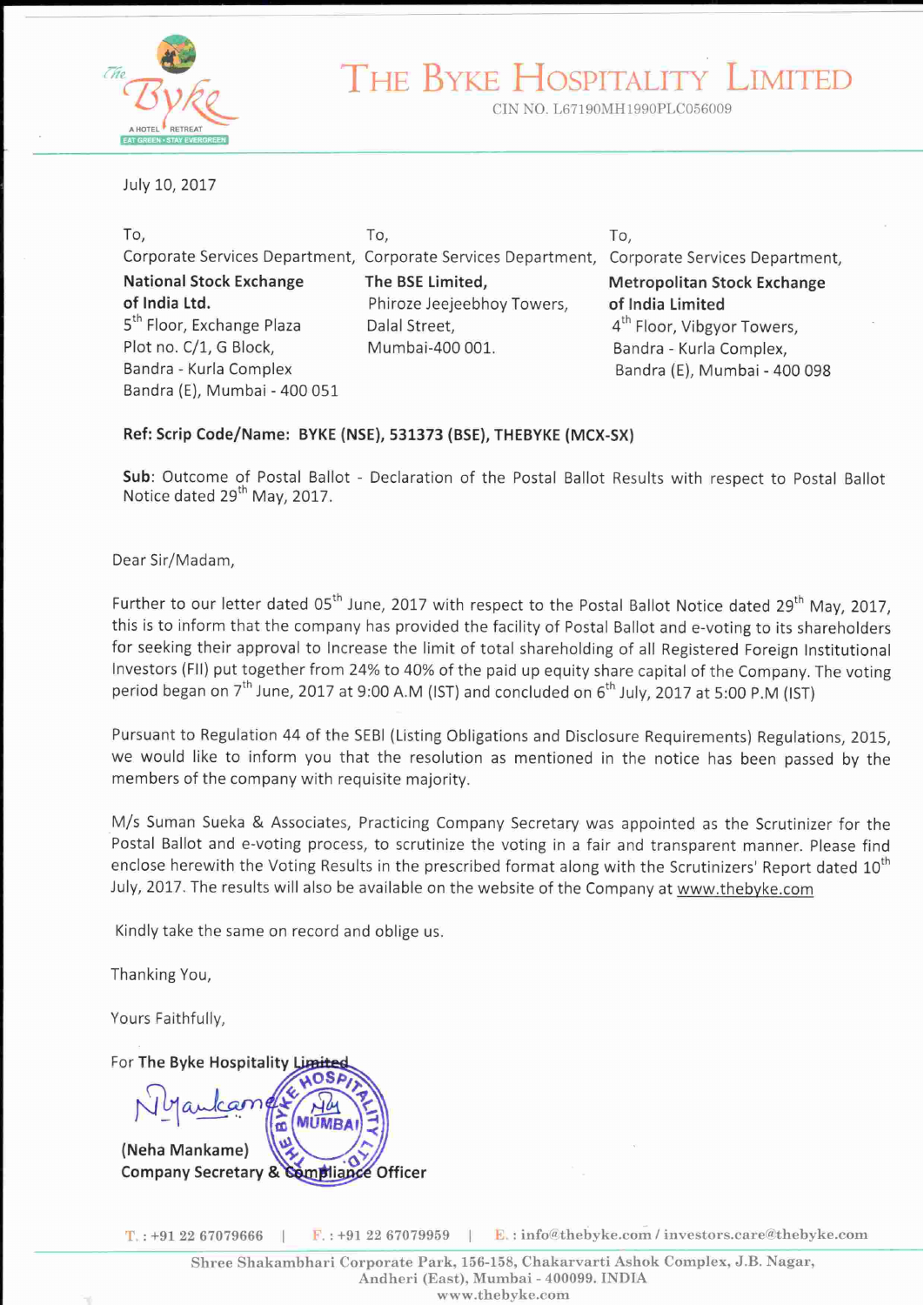# **Postal Ballot Voting Results**

d

# Disclosure as per Regulation 44 of SEBI (Listing Obligation & Disclosure Requirements) Regulation, 2015

| Name of the Company                                                          |                                                                               |
|------------------------------------------------------------------------------|-------------------------------------------------------------------------------|
| <b>Date of Postal Ballot</b>                                                 | The Byke Hospitality Limited                                                  |
|                                                                              | Notice dated 29th May, 2017 (Voting start date: 7th June, 2017 and voting end |
|                                                                              | date: 6th July, 2017)                                                         |
| Total Number of Shareholder on record date                                   | 10451                                                                         |
| No. of shareholders present in the meeting either in person or through proxy |                                                                               |
| Promoter and Promoter Group                                                  |                                                                               |
| Public                                                                       | Not Applicable                                                                |
|                                                                              | Not Applicable                                                                |
| No.of shareholders attended meeting through Video Conferencing               |                                                                               |
| Promoter and Promoter Group                                                  |                                                                               |
| Public                                                                       | Not Applicable                                                                |
|                                                                              | Not Applicable                                                                |

Resolution: Increase in limit of total shareholding of all Registered Foreign Institutional Investors (FII) put together from 24% to 40% of the paid up equity share capital of the Company

| <b>Resolution Required</b>                                                    |                     |                              |                                     | <b>Special Resolution</b>                                            |                                    |                                     |                                                                   |                                                              |
|-------------------------------------------------------------------------------|---------------------|------------------------------|-------------------------------------|----------------------------------------------------------------------|------------------------------------|-------------------------------------|-------------------------------------------------------------------|--------------------------------------------------------------|
| Whether promoter/ promoter groups are interested in the agenda/<br>resolution |                     |                              | No                                  |                                                                      |                                    |                                     |                                                                   |                                                              |
| Category                                                                      | Mode of Voting      | No. of shares<br>held<br>(1) | No. of valid<br>votes polled<br>(2) | % of Votes Polled<br>on outstanding<br>shares<br>$(3)=[(2)/(1)*100]$ | No. of Votes -<br>in Favour<br>(4) | No. of<br>Votes -<br>against<br>(5) | % of Votes in<br>favour on votes<br>polled<br>$(6)=[(4)/(2)*100]$ | % of Votes against<br>on votes polled<br>$(7)=[(5)/(2)*100]$ |
| Remote E-<br>Voting                                                           | Remote E-<br>Voting | 18161336                     | 17011336                            | 93.67                                                                | 17011336                           | $\Omega$                            | 100                                                               | $\mathbf{0}$                                                 |
| <b>Postal Ballot</b>                                                          | Postal Ballot       |                              | 0                                   | $\mathbf 0$                                                          | $\mathbf{0}$                       | $\Omega$                            | $\mathbf{O}$                                                      | $\overline{0}$                                               |
| Total                                                                         | Total               | 18161336                     | 17011336                            | 93.67                                                                | 17011336                           | $\overline{0}$                      | 100                                                               | $\overline{0}$                                               |
| Public<br>Institutions                                                        | Remote E-<br>Voting | 11112782                     | 10221074                            | 91.98                                                                | 10221074                           | 0                                   | 100                                                               | 0                                                            |
|                                                                               | Postal Ballot       |                              | $\mathbf{0}$                        | $\Omega$                                                             | 0                                  | $\mathbf{0}$                        | $\Omega$                                                          |                                                              |
| <b>Public Others</b>                                                          | Total               | 11112782                     | 10221074                            | 91.98                                                                | 10221074                           | $\Omega$                            | 100                                                               | $\mathbf 0$<br>$\Omega$                                      |
|                                                                               | Remote E-<br>Voting | 10823682                     | 2096602                             | 19.37                                                                | 2086755                            | 9847                                | 99.53                                                             | 0.47                                                         |
|                                                                               | Postal Ballot       |                              | 1727                                | 0.02                                                                 | 1727                               | $\mathbf{0}$                        | 100                                                               |                                                              |
|                                                                               | Total               | 10823682                     | 2098329                             | 19.39                                                                | 2088482                            | 9847                                | 99.53                                                             | $\Omega$<br>0.47                                             |
|                                                                               | Total               | 40097800                     | 29330739                            | 73.1480                                                              | 29320892                           | 9847                                | 99.97                                                             | $\frac{1}{2}$<br>0.03                                        |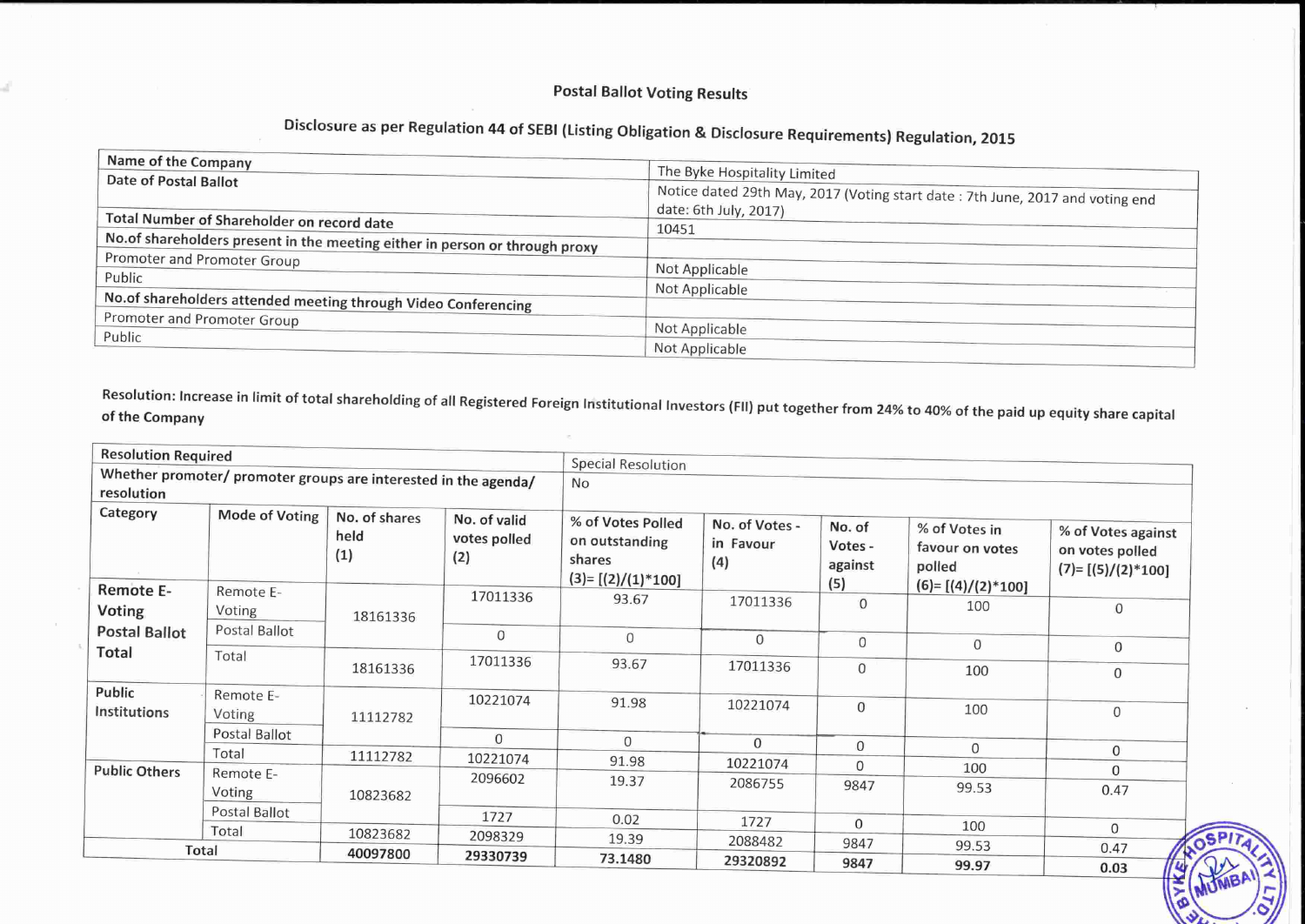#### Report Of Scrutinizer

[Pursuant to Section 110 of the Companies Act, 2013 and Rule 22(9) of the Companies (Management and Administration) Rules, 2014]

Date:  $10<sup>th</sup>$  July,  $2017$ 

To,

The Chairman, THE BYKE HOSPITALITY LIMITED Shree Shakambari Corporate Park, Plot No. 156-158, Chakarvarti Ashok Society, J.B. Nagar, Andheri (East), Mumbai-400099

#### Sub: Scrutinizer's Report on Postal Ballot and remote E-voting

Dear Sir,

I, Suman Sureka, Proprietor of M/s Suman Sureka And Associates, Practicing Company Secretary, appointed as Scrutinizer pursuant to Section 108 and 110 of the Companies Act, 2013 read with Rule 22(9) of the Companies (Management and Administration) Rules, 2014 and pursuant to Regulation 44(3) of the SEBI (Listing Obligations Disclosures Requirements) Regulations, 2015 for the purpose of Scrutinizing the Postal Ballot and remote E-voting for seeking consent of the Members by means of a Special Resolution for approval for Increase in limit of total shareholding of all Registered Foreign Institutional Investors (FII) put together from 24% to 40% of the paid up equity share capital of the Company.

In the above matter, I submit my report as under:

(i) The Company completed dispatch of the aforesaid Postal Ballot Notice on  $5<sup>th</sup>$  June, 2017 along with the Postal Ballot Form and Postage pre-paid business reply envelope to its Members whose names appeared in the Register of Members/List of Beneficial Owrters, as received from National Securities Depositories Limited (NSDL) and Central Depository Services (India) Limited(CDSL) as on  $26<sup>th</sup>$  May,  $2017$ (Cut-off Date).



302- A Wing; Mukti Tower, Eastern Express Highway, Mulund East, Mumbai - 400 Contact No - 989221447/9967494405 E-mail: sumanmsureka@yahoo.com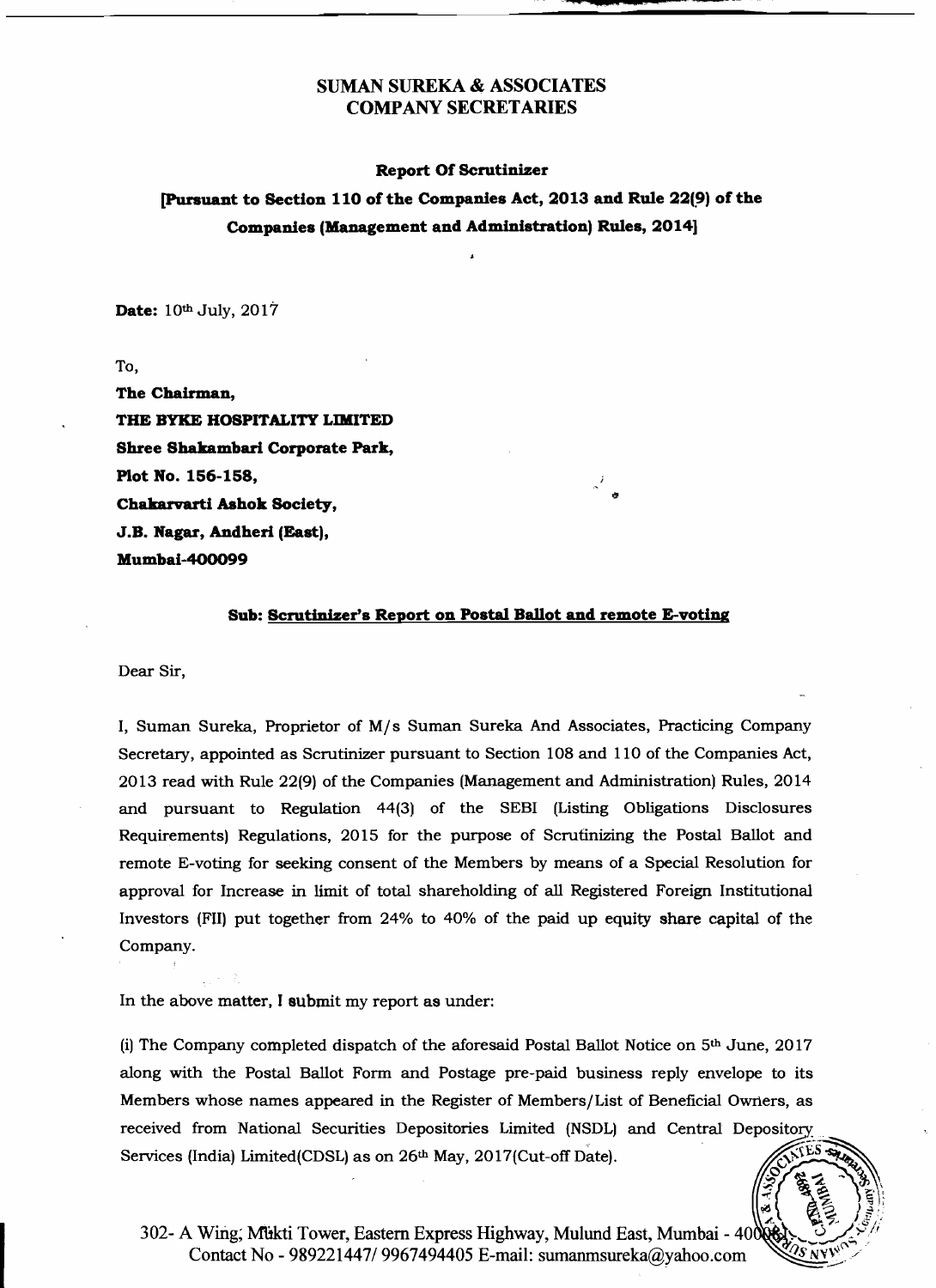-."--.,---------------~--

**"'!,......., .,....s.;;!1!!11111--\_....\_-**

(ii)The Members of the Company had an option to vote either through the Postal Ballot Forms or through electronic voting(remote E-voting) facility to cast their votes on the designated website www.evotingindia.com via Central Depository Services (India) Limited(CDSL).

(iii) I had monitored the process of remote e-voting through Scrutiniser's secured link provided by CDSL on the designated website.

(iv) The remote e-voting period commenced on  $7<sup>th</sup>$  June, 2017 at 9.00 A.M (IST) and ended on 6th July, 2017 at 5.00 P.M (1ST).

(v) Particulars of all the Postal Ballot Forms received from the Members have been entered in a Register separately maintained for the purpose. Similarly votes cast through remote  $\epsilon$ voting have also been recorded in the Register maintained for this purpose.

(vi) The Postal Ballot Forms were kept in my safe custody before commencing the scrutiny of such Postal Ballot Forms.

(vii) The Postal Ballot Forms were duly opened in my presence and scrutinised and the shareholding was matched/confirmed with the Register of Members of The Byke Hospitality Limited/list of beneficiaries as on the cut-off date.

(viii) All the Postal Ballot Forms received uptd the closing of working hours on 6th July, 2017 at 5.00 P.M (1ST), the last date and time fixed by the Company for receipt of the Forms, were considered for my scrutiny.

(ix) 23 Postal Ballot Forma sent via Registered Post were returned undelivered. 35 Notices sent through Email failed to be delivered.

 $(x)$  No duplicate Postal Ballot Form was issued by the Company.

(xi) The summary of the Postal Ballot Notices and forms sent via Registered Post and sent via e-mail are as under:



302- A Wing, Mukti Tower, Eastern Express Highway, Mulund East, Mumbai - 400081. Contact No - 989221447/ 9967494405 E-mail: sumanmsureka@yahoo.com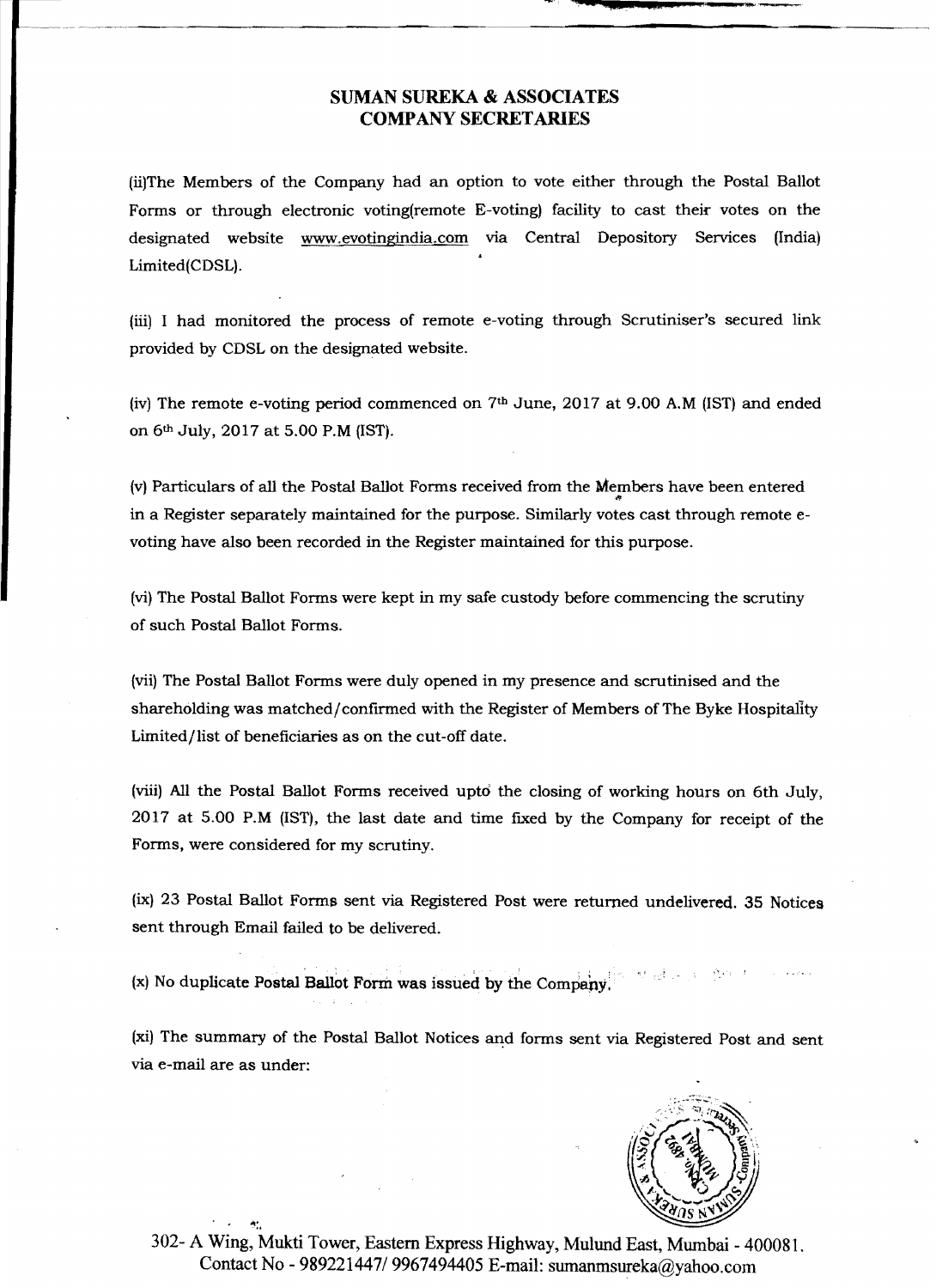| S.  | <b>Particulars</b>                                                                                                                   | <b>No. Of Shareholders</b> |
|-----|--------------------------------------------------------------------------------------------------------------------------------------|----------------------------|
| No. |                                                                                                                                      |                            |
| 1.  | Postal ballot notices and forms<br>dispatched to the shareholders of<br>the company till $5th$ June, 2017 by<br>registered post.     | 3047                       |
| 2.  | Postal ballot notices and forms sent<br>through E-mail by Sharex Dynamic<br>(India) Private Limited on 5 <sup>th</sup><br>June, 2017 | 7404                       |
|     | Total                                                                                                                                | 10451                      |

(xii) The summary of the results through postal ballot forms and remote E-voting is as under:

# Resolution for Approval of Increase in limit of total shareholding of all Registered Foreign Institutional Investors (FII) put together from 24% to 40% of the paid up equity share capital of the Company

(A) No of votes cast through postal ballot forms and remote E-voting:

| S.  | <b>Particulars</b>                                                   | No.<br><b>Of</b><br>Postal | <b>Total</b><br>No.<br>of |  |
|-----|----------------------------------------------------------------------|----------------------------|---------------------------|--|
| No. |                                                                      | ballots                    | shares                    |  |
| 1.  | Postal Ballot Forms received from the<br>Shareholders of the Company | 11                         | 1727                      |  |
|     | Less: Postal Ballot Forms found invalid                              | $\Omega$                   | $\Omega$                  |  |
|     | Net valid Postal Ballot Forms                                        | 11                         | 1727                      |  |
| 2.  | Valid<br>Shareholders<br>votes cast by<br>through remote e-voting    | 101                        | 29329012                  |  |
|     | Total valid votes cast through Postal                                | 112                        | 29330739                  |  |
|     | <b>Ballot and remote e-voting</b>                                    |                            |                           |  |



302- A Wing, Mukti Tower, Eastern Express Highway, Mulund East, Mumbai - 400081. Contact No - 989221447/ 9967494405 E-mail: sumanmsureka@yahoo.com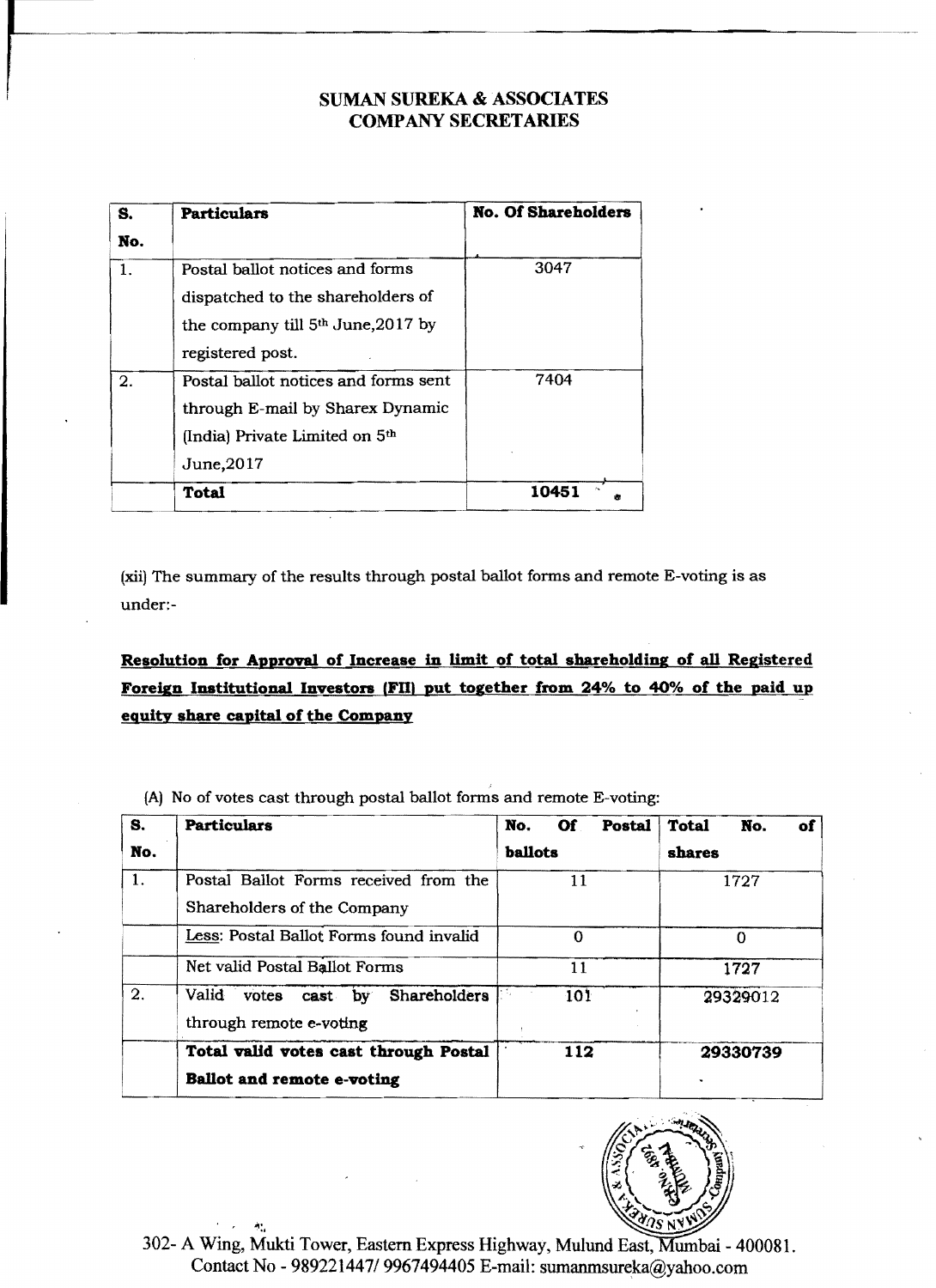**fUI?** 

(B) No of votes cast through postal ballot forms and remote E-voting:

| S. No.         | Particulars                 | No.<br>οf      | No.<br>Total<br>$of \,  $ | % of votes cast      |
|----------------|-----------------------------|----------------|---------------------------|----------------------|
|                |                             | shareholders   | shares                    | valid<br>total<br>to |
|                |                             | who cast valid |                           | votes cast           |
|                |                             | votes          |                           |                      |
|                | Total number of votes cast  | 107            | 29320892                  | 99.97                |
|                | in favour of the Resolution |                |                           |                      |
| $\overline{2}$ | Total number of votes cast  | 5              | 9847                      | 0.03                 |
|                | against the Resolution      |                |                           |                      |
|                | <b>Total</b>                | 112            | 29330739                  | 100                  |

I have, on the reckoning of voting rights of the shareholders on the basis of the paid up value of the shares registered in their names found that the above Resolution has been duly passed with requisite majority. You may accordingly declare the result of the voting by postal ballot/remote e-voting.

The voting result as per Regulation 44(3) of SEBI (Listing Obligations and Disclosure Requirements) Regulations, 2015 is enclosed as Annexure-I.

The Postal Ballot Forms and other related papers/Registers and records are also being handed over for safe custody to the Company.

#### **For Suman Sureka 8& Associates,**

**(Suman Sureka)** I **Proprietor C.P. No. 4892 Place: Mumbai Date: 10/07/2017**